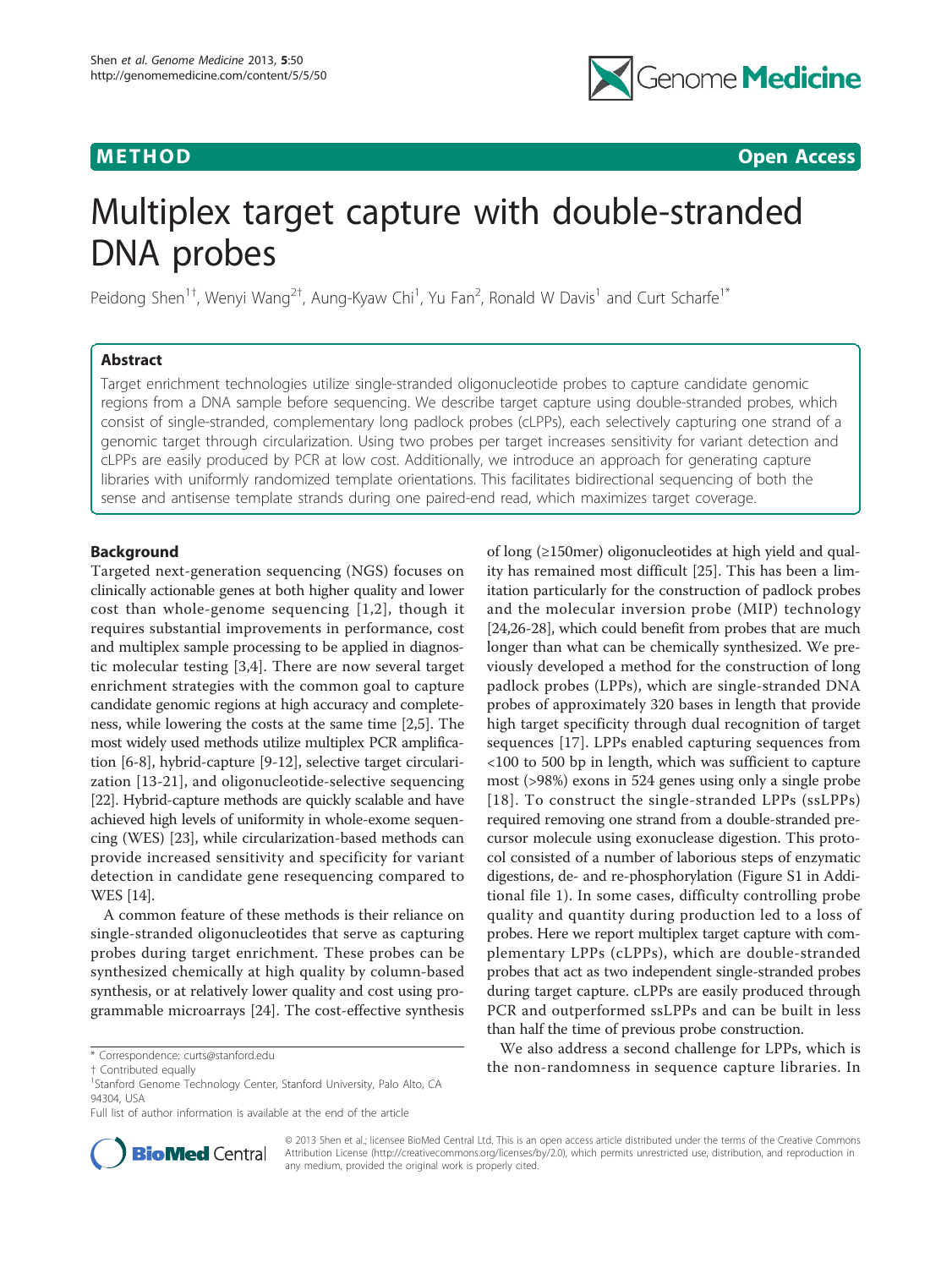comparison, shotgun DNA sequencing (for example, whole-genome sequencing) utilizes libraries of randomly fragmented DNA [[29](#page-7-0)], which is sequenced in both the forward and reverse direction during one paired-end (PE) read. This allows bidirectional sequencing of both DNA strands of target regions assuming even distribution and coverage of library fragments. Here we apply this concept to multiplex targeted sequencing to enable bidirectional targeted sequencing of both DNA template strands during one PE read. We show that our approach maximizes coverage uniformity across increasingly larger capture products and is fully compatible with existing library preparation protocols used by a variety of multiplex targeted sequencing methods.

# Materials and methods

# Selection of candidate genes and DNA samples

We selected 524 nuclear genes based on evidence for the localization of their gene products to human mitochondria and association to Mendelian disorders [[18](#page-6-0)]. Genomic DNA for NA18507, NA12878 and NA03330 was obtained from the Coriell Institute for Medical Research (Camden, NJ, USA). Genomic DNA for a patient with ornithine transcarbamylase (OTC) deficiency and his healthy mother were obtained with informed consent and approved by the institutional review board at Stanford University. Research was carried out in compliance with the Helsinki Declaration.

# Construction of cLPPs and ssLPPs

The protocol of ssLPP construction by PCR amplification from lambda DNA was described previously [\[17,18](#page-6-0)]. In brief, oligonucleotide primers containing MlyI (forward primer) and/or BsaI (reverse primer) sites at their 5' ends, genomic target sequences (18 to 28 bp) in the middle, and bacteriophage lambda sequences at 3' ends, are used to amplify the probes' common spacer backbone of approximately 280 bp from bacteriophage lambda DNA. We generated 5,619 individual PCRs of approximately 350 bp in order to target all protein-coding sequences and flanking intronic regions of 524 genes (target size range <100 to 541 bp). All 5,619 PCR products were pooled in a single tube and purified through QIAquick columns (Qiagen, Valencia, CA, US). The purified PCR products are simultaneously digested for 1 hour at 37°C using MlyI and BsaI-HF (NEB, Ipswich, MA, USA), only leaving the target sequences at each probe end, respectively. Following QIAquick purification, the pool of cLPPs is ready for multiplex target capture. To generate ssLPPs, the pool of cLPPs required further enzymatic digestions as described before [[17,18\]](#page-6-0) and in Figure S1 in Additional file [1](#page-6-0). In comparison, our new protocol for cLPP construction is greatly streamlined with improved probe yield and quality.

# Multiplex target capture with LPPs

The amount of each probe can be adjusted according to the GC content of the target region, which we increased for high GC targets. Seventy femtomoles of cLPPs or ssLPPs (5 to 50 attomoles/probe) were mixed with 500 ng of genomic DNA (or WGA DNA) in 1× Ampligase buffer (Epicentre, Charlotte, NC, USA) and 0.9 M betaine (Sigma Aldrich, St Louis, MO, USA) in a 10 μl volume. The mixture was heated to 98°C for 3 minutes, followed by a gradual decrease in temperature of 1°C per minute to 56°C and held for 2 hours. For probe extension and ligation, a 10 μl mixture of 0.3 mM dNTP, 2 mM NAD, 1.1 M betaine, 1× Ampligase buffer, 5 U Ampligase (Epicentre, Madison, WI, USA) and 0.8 U Phusion polymerase (NEB, Ipswich, MA, USA) was added to the reaction and incubated at 56°C for 60 minutes followed by 68°C for 20 minutes. To completely eliminate linear DNA molecules, 2 μl of a mixture of total of six exonucleases including 3.5 U exo I (Affymetrix, Santa Clara, CA, USA), 18 U exo III (Affymetrix), 4U exo T7 (Affymetrix), 0.4 U exo T (NEB), 3 U RecJf (NEB) and 0.2 U lambda exo (Epicentre, Charlotte, NC, USA) was added to the reaction and incubated at 37°C for 30 minutes, 80°C for 10 minutes and 95°C for 5 minutes. Total time for multiplex target capture is approximately 4 hours (Figure [1](#page-2-0)).

# Sequence library construction and sequencing

The circularized DNA molecules with captured targets were multiplex-amplified using custom-designed universal primer pairs directed at the probes' common backbone, which also included Illumina (San Diego, CA, USA) sequencing adapters attached at the ends of these primers. Two separate PCRs were performed with primers (P5- GAT CTT AAC CCT CAC TAA AGG GAG GC and P7 index-GAT CCC AAT TTA GGT GAC ACT ATA GGC GG; and P5-GAT CCC AAT TTA GGT GAC ACT ATA GGC GG and P7-index-GAT CTT AAC CCT CAC TAA AGG GAG GC) in order to sequence both ends of each amplicon using read 1 and read 2, respectively (Figure [1](#page-2-0)). For pooling multiple samples per MiSeq run we used a 6 bp index sequence (Illumina). P5 (5'-AAT GAT ACG GCG ACC ACC GAG ATC TAC AC-3') and P7 (5'-CAA GCA GAA GAC GGC ATA CGA GAT-3') are the oligo sequences that hybridize to the MiSeq flow cell. The PCR conditions are as follows: 3 to 5 μl of circularized molecules with captured sequences, 1× Phusion GC buffer (NEB), 0.2 mM dNTP, 0.01 U/μl Phusion polymerase (NEB) and 0.4 μM of each of the two amplification primers listed above in a 50 μl final reaction volume, which was incubated at 98°C for 2 minutes followed by 25 cycles of 98°C for 10 s, 64°C for 20 s, and 72°C for 30 s and a final extension for 5 minutes at 72°C. The PCR products were purified using Mag-Bind EZ Pure (Omega Bio-Tek, Norcross, GA, USA) and concentration was measured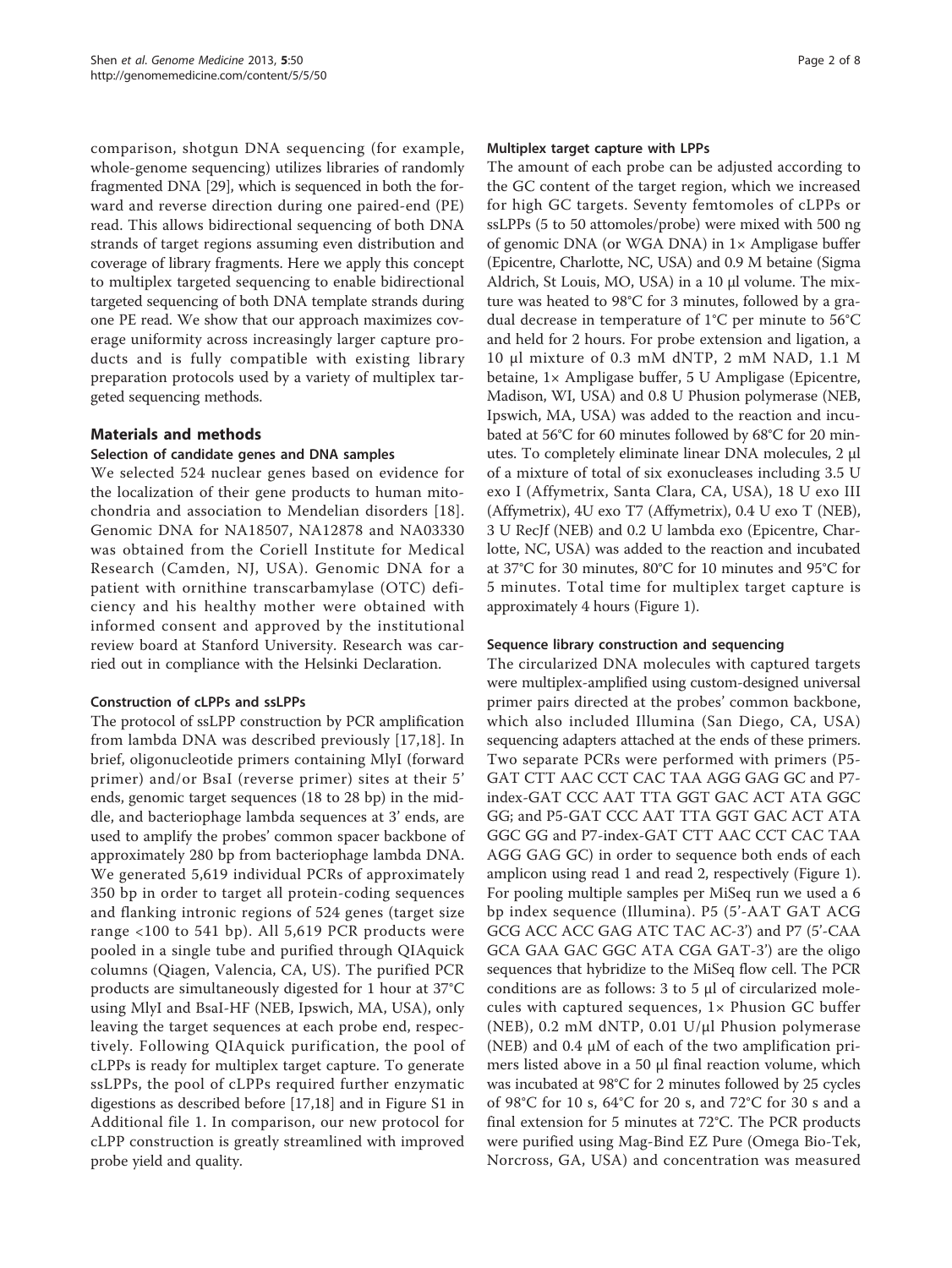<span id="page-2-0"></span>

using Agilent's bioanalyzer (Agilent Technologies, Santa Clara, CA, USA). Samples were pooled in equal concentration, size selected by Pippin Prep (Sage Science, Inc., Beverly, MA, USA) and sequenced by MiSeq using read 1 and read 2 primers (5'-GAT CTT AAC CCT CAC TAA AGG GAG GCG CGC C-3'/5'-GAT CCC AAT TTA GGT GAC ACT ATA GGC GGC CGC-3') in order to obtain read 1 and read 2 sequences from both ends of inserts. Multiple indexed samples were also pooled in equal amounts for MiSeq sequencing. Total time for library construction is approximately 4 hours. The entire assay time from capture to sequencing start is approximately 8 hours.

# Sequence read processing and single nucleotide variant calling

Raw fastq read sequences were de-multiplexed and blasted (blastall 2.2.17) against the 'insert-only' reference sequence (approximately 1.03 Mb) corresponding to the entire amplicon reference sequence (approximately 1.3 Mb) excluding the landing sites of LPPs. Reads aligned to the insert-only reference sequence with a P-value of e-6 were considered unique to the captured target sequences. All reads that had passed this filter were blast against the full amplicon reference sequences and non-match sequences (for example, post-capture amplification sites, sequence adapters) were removed. Only the high scoring segment pair to each amplicon sequence was kept. In the event of multiple high scoring segment pairs, one was chosen randomly. If a read had multiple alignments to the same amplicon, the entire region spanning across multiple alignments was kept. Based on blast alignment information we separated reads into four group of reads: read 1 sense and read 2 antisense (originating from PCR-A templates), and read 1 antisense and read 2 sense (from PCR-B templates). Accordingly, two pairs of fastq files were generated: R1-PCR-A.fastq/R2-PCR-A.fastq and R1-PCR-B.fastq/R2- PCR-B.fastq. In order to retain singleton reads (1.3 to 2.7% of filter-passed reads were unpaired) the first three nucleotides from the original mate of the singleton were kept as a placeholder. The processed fastq files were aligned to the human reference sequence (human\_g1k\_v37) using the Burrows-Wheeler Aligner (BWA version 0.5.9-r16) using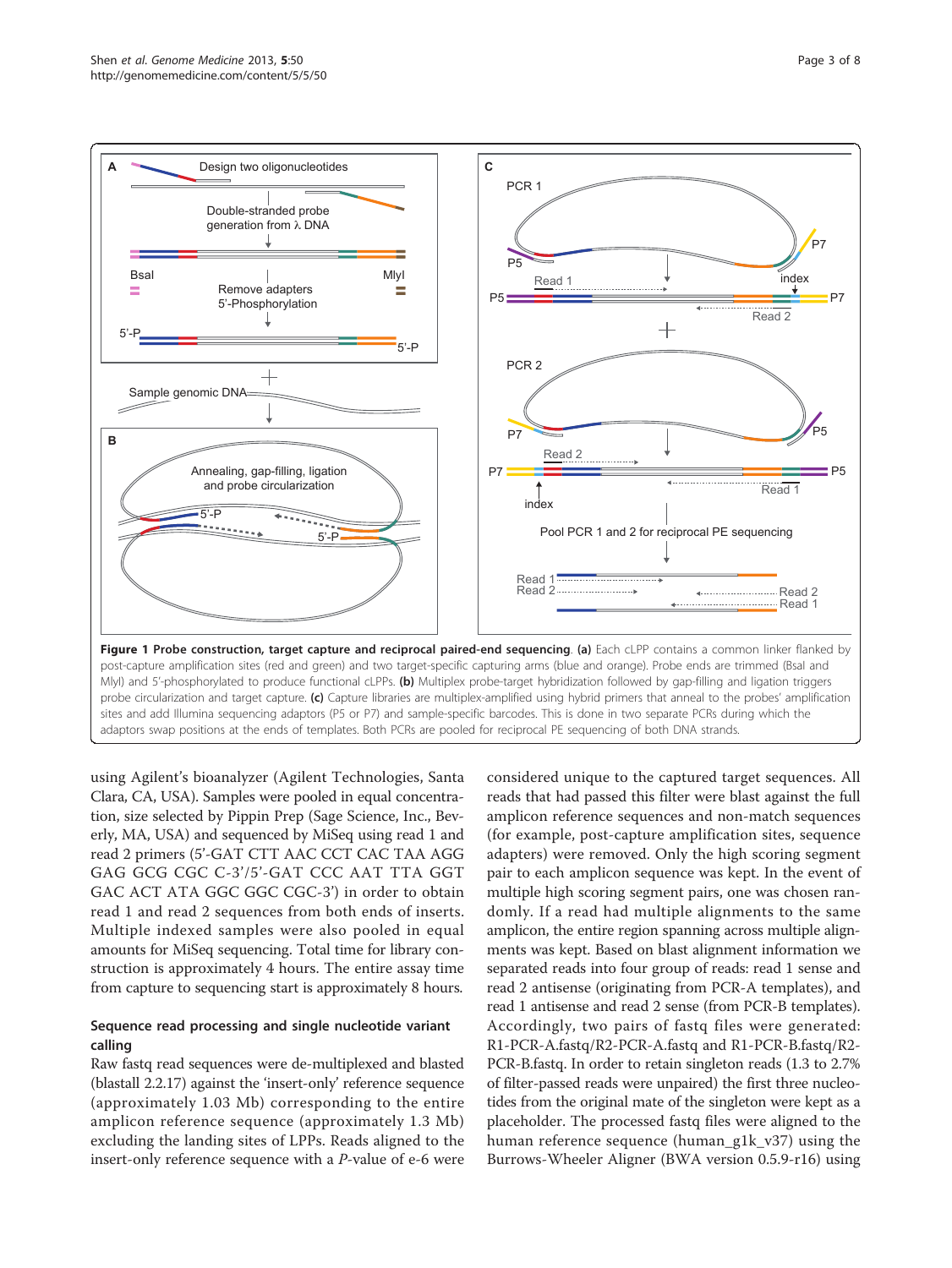default settings and filtering parameterss for base quality score at 20: bwa aln -n 0.04 -o 1 -e -1 -d 16 -i 5 -l inf -k 2 -M 3 -O 11 -E 4 -q 20 (human\_g1k\_v37.fasta processed\_ fastq\_file). The resulting PE bam files were realigned using GATK IndelRealigner and single nucleotide variant (SNV) and indel calling was performed with the GATK Unified Genotyper (.vcf output) implemented in our Galaxy pipeline. We computed base level coverage for all target bases from samtools pileup of the bam files produced after indel realignment. Amplicon-level read counts were determined using SAMtools (samtools view -q30 bam exon-region). For large exons that required multiple overlapping LPPs for capture, the overlap region was removed from each amplicon. Mapping quality (MAPQ) filtering was set at 30.

# DNA copy number analysis

We calculated the normalized copy number values for each exon in each sample as follows. First, for each sample run and each of the PE reads (that can come from two different PCRs), we obtained amplicon-level coverage  $(A)$  as the total count of reads aligned within each amplicon based on the final bam files that were processed as described above. Second, within a sample run and a single PCR, we scale-normalized the amplicon-level coverage A using NA12878 as reference. Third, for each amplicon, we took the median of normalized coverage across PCRs and sample repeats when available. We then used the lowess function in  $R$  to draw smoothed curves for visualizing segments of copy number changes for chromosome 13 for NA03330 and in chromosome × for the OTC family.

# Results and discussion

In the process of optimizing probe construction we discovered effective DNA target capture using doublestranded cLPPs. Initially, this finding was unexpected because cLPPs consist of two fully complementary ssLPPs that co-hybridize and thus would prevent genomic target capture. However, our assay uses an excess of probes over the amount of target (LPP/target ratio of approximately 40:1) and following denaturation at higher temperature (98°C, 3 minutes) and strand separation, probe-target formation may be triggered by chance over the time span of this protocol. An alternative but less likely hypothesis is a strand displacement mechanism, where two strands with partial or full complementarity can hybridize to each other, displacing in the process one or more pre-hybridized strands [[30\]](#page-7-0). In contrast to ssLPP, the process of constructing cLPPs directly from a PCR product (Figure [1a](#page-2-0)) allows for better quality control and is more time and cost-effective. The major expense in cLPP production is the cost of primers (two 60mers/ probe) synthesized using standard column-based synthesis because each probe is produced through individual PCR. However, primer costs are easily amortized, which makes cLPP capture economical at reagent costs of <\$1 per gene per sample when studying at least 40 genes in 100 or more samples (Figure S2 in Additional file [1\)](#page-6-0).

The cLPP multiplex capture of thousands of exons in a single tube can be performed within approximately 4 hours. The principal steps of probe hybridization to genomic DNA (2 hours), gap-filling and ligation with probe circularization and target capture (1.5 hours), and linear DNA removal (0.5 hours) are identical to ssLPPs (Figure S1 in Additional file [1](#page-6-0)). While ssLPPs target only one DNA strand, cLPPs are directed at both the sense and antisense strand (Figure [1b\)](#page-2-0). A post-capture multiplex PCR (1 hour) amplifies the entire capture library followed by purification, size selection (1.5 hours) and direct NGS. There is no need for additional shotgun library construction [\[18\]](#page-6-0), which is similar to the 'library-free' protocol developed for single-stranded MIPs [[13\]](#page-6-0). A major difference to the MIP assay, however, is that LPPs are capable of increased gap-filling of ≤550 bp, which is at least four times the size of MIP capture products [\[14](#page-6-0)[,21\]](#page-7-0). Although there are many benefits to LPPs' large capture sizes (see Conclusions), short-read NGS is still insufficient to generate full-length sequences of LPP libraries. Using the MiSeq instrument (Illumina), we initially produced 151 bp PE reads covering a maximum insert size of 300 bp, but leaving approximately 12% of our amplicons with incomplete coverage (3% of total bases).

To address this and extend read length, we gradually added sequencing cycles beyond the standard 151 bases generated on this instrument. We noted that sequence reads originating from the P5 flow cell adapter (read 1) allowed extended reads of 175 bases (87% of bases >Q30), compared to standard 151 bp reads from the P7 adapter (read 2) (85% of bases >Q30) (Figure S3 in Additional file [1\)](#page-6-0). Similar results were found using the recently improved MiSeq reagent kit for extended PE reads of 250 bp with 87.5% of read 1 bases and 75.7% of read 2 bases at >Q30. To overcome this PE read imbalance in targeted sequencing, we modified the standard PE sequencing protocol of reading the forward and reverse strand of a DNA template during one PE read. Our new library preparation protocol utilizes two separate multiplex PCRs (instead of the previous single PCR) during which the sequence adaptors swap positions at the ends of templates (Figure [1c](#page-2-0)). After pooling the two PCRs, this allows both forward and reverse sequencing of both the sense and antisense strand of a DNA template in a single PE sequencing run. The four unique sequence reads per template are accurately traceable during sequence alignment and can be used separately or in combination for analysis. This approach, termed reciprocal paired-end (rPE) sequencing, enabled covering larger inserts (for example, 350 bp with 175/150 rPE sequencing) and reduced the number of incompletely covered amplicons to 5% (1% of total bases).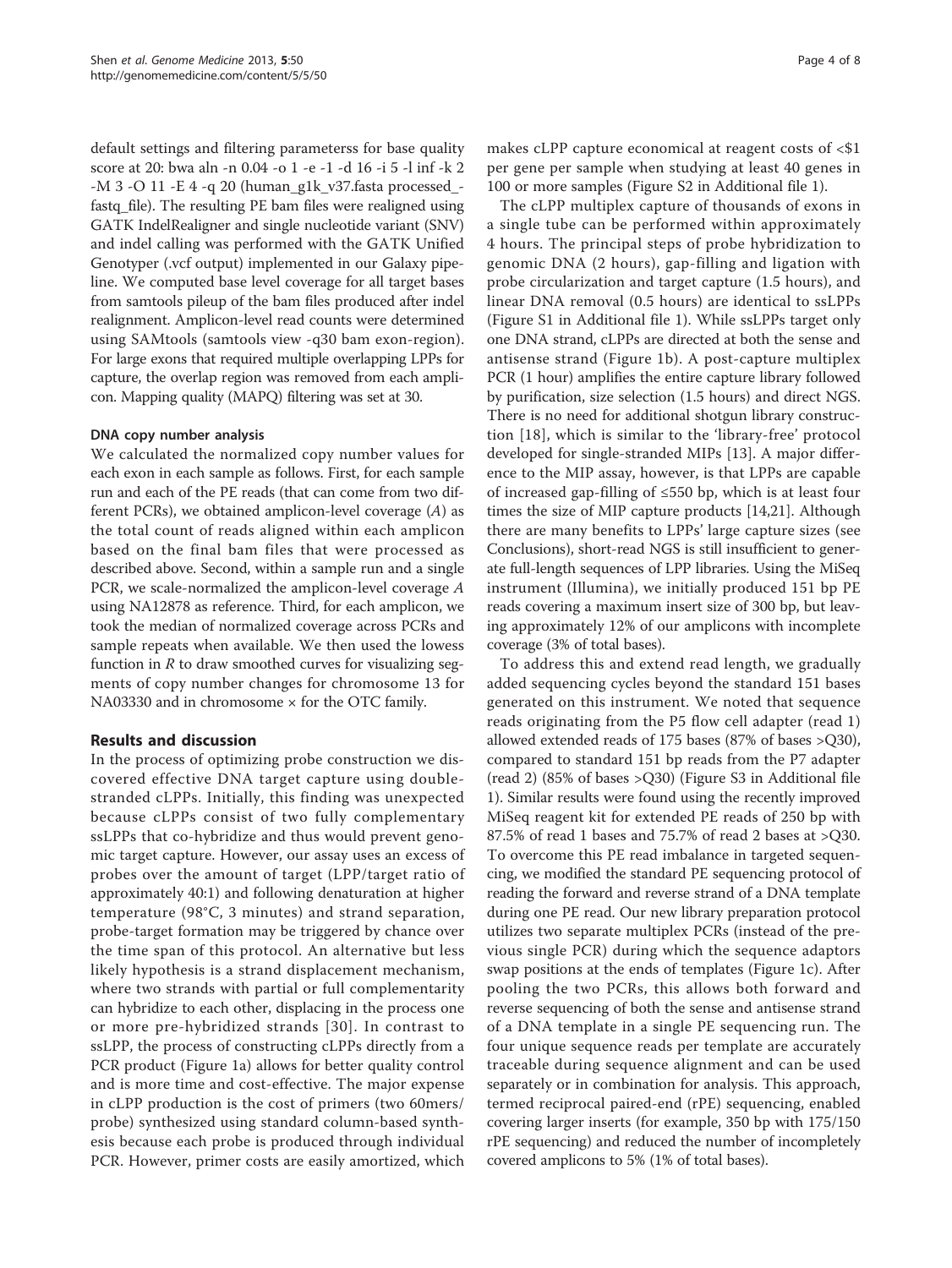We next compared the ability of cLPPs and ssLPPs for capturing 5,471 exons (524 genes, 1.3 Mb) [[18\]](#page-6-0). NGS library preparation was performed using our new protocol for rPE library amplification followed by MiSeq sequencing. To ensure comparability, we constructed cLPPs and ssLPPs from the same PCR products and performed all experiments under identical conditions. The two barcoded libraries (cLPPs #4 and ssLPPs #3, Additional file [2](#page-6-0)) were sequenced in one MiSeq run that generated a similar number of 250 PE reads for each library. We used Hap-Map sample NA18507 with a known genotype [[31](#page-7-0)] to compare the two capture methods. Based on several parameters by which assay performance can be measured [\[2](#page-6-0)], cLPPs performed equally or significantly better in every test (Additional file [2](#page-6-0)), including target specificity ( $P <$ 0.05) and coverage uniformity (Figure S4 in Additional file [1](#page-6-0)). At similar amplicon and base coverage, we observed significantly improved mean performance ( $P < 0.05$ ) for the detection of both heterozygous and homozygous sample SNVs for cLPPs compared to ssLPPs. In addition, we analyzed separately the base coverage of read 1 and 2 in relation to target length (Additional file [3](#page-6-0)). For both capture probes, base coverage gradually declined starting at approximately 150 bp (Figure 2a), which was more pronounced for read 2 and most evident for larger amplicons (Figure 2b). For amplicons >350 bp, rPE sequencing increased base coverage by 2.7% compared to standard PE sequencing (Figure S5 in Additional file [1\)](#page-6-0). Most recently,

we tested different DNA polymerases (for example, Phusion, KAPA) during rPE library preparation (cLPPs #5 to 7, Additional file [2](#page-6-0)), further improving assay performance. A summary of the performance parameters for cLPP capture is shown in Table [1](#page-5-0).

In order to compare cLPP capture to other methods, we used data from a recent performance comparison of three commercial WES platforms [[23](#page-7-0)]. For specificity, this study found that 9.3% of Nimblegen, 12.8% of Agilent and 35.6% of Illumina reads uniquely mapped to off-target regions (see Figure 3a in [[23\]](#page-7-0)). In comparison, only 1.9% of our reads mapped off-target (Table [1\)](#page-5-0). For accuracy, our method had a 99.4% concordance rate for known sample SNVs, which was 99.3% for Agilent, 99.5% for Nimblegen and 99.2% for Illumina. Thus, at similarly high accuracy, LPP capture has a significantly higher target specificity (98%) than WES and requires less sequencing to generate adequate target coverage, which makes sequencing more economical [[2\]](#page-6-0). Another method that is perhaps better comparable to LPPs was developed by RainDance Technologies and utilizes an enrichment approach based on microdroplet multiplex PCR [[8](#page-6-0)]. Using this technology, 79 to 84% of uniquely mapping reads aligned to targeted amplicons (specificity) and 90 to 97% of targeted bases were covered within a 25-fold abundance range (uniformity) [[8](#page-6-0)]. Although RainDance achieved a better uniformity, LPP capture has a higher target specificity, lower DNA sample input requirements [[32\]](#page-7-0) and does not require expensive



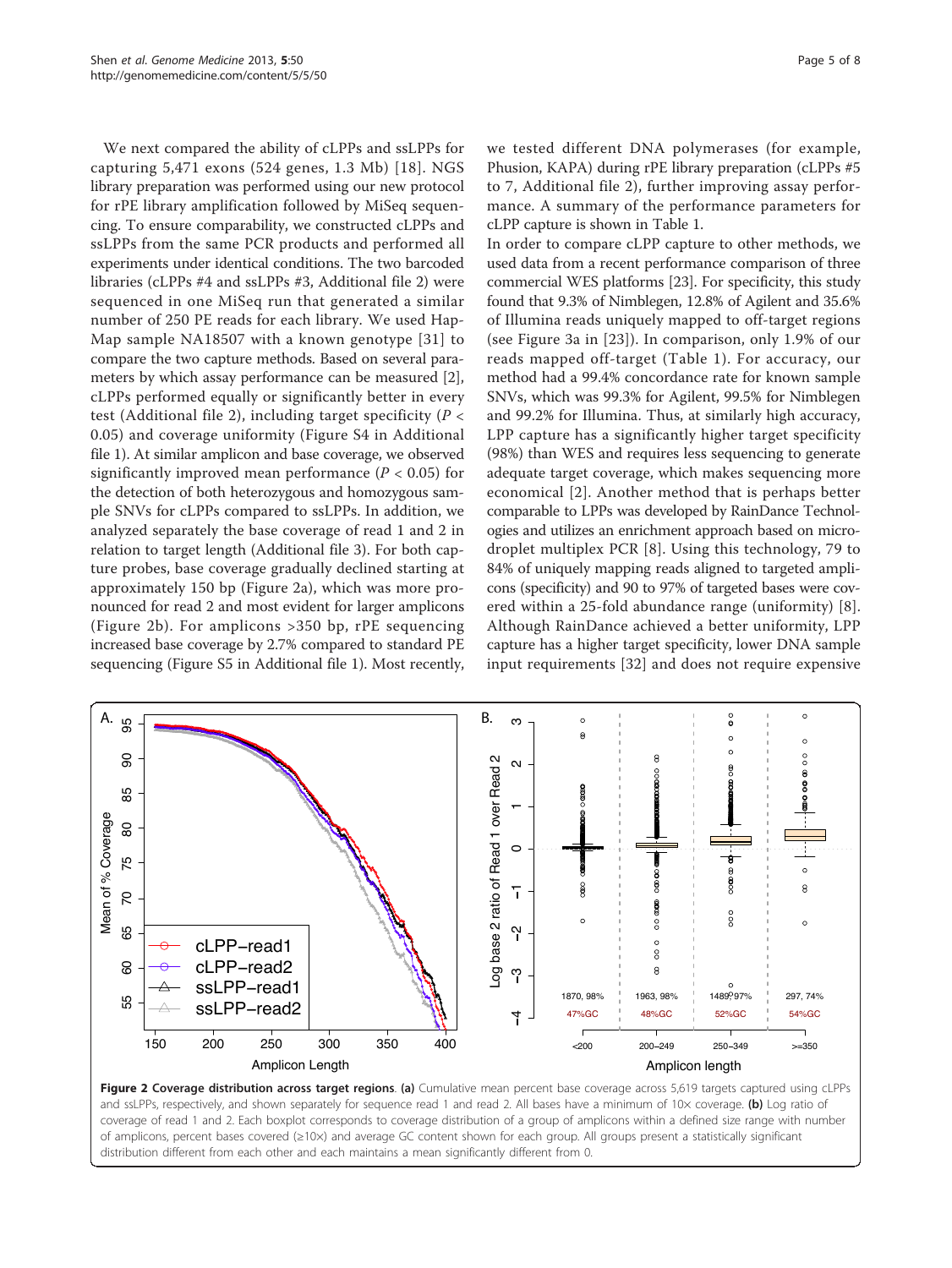#### <span id="page-5-0"></span>Table 1 Performance of cLPP target capture and sequencing

| (i) Sensitivity; percentage of the target bases that are<br>represented by one or more reads     | 98.7% of all exons and 97.8% of all target bases at >20x coverage (0.012x mean<br>coverage)                                                                                                                    |
|--------------------------------------------------------------------------------------------------|----------------------------------------------------------------------------------------------------------------------------------------------------------------------------------------------------------------|
| (ii) Specificity; percentage of sequence reads that map<br>to the intended targets (5,471 exons) | 98.1% mapped target reads confirming the high on-target specificity of LPP capture                                                                                                                             |
| (iii) Accuracy; base calling concordance to known<br>sample SNVs                                 | >99% concordance rate for both heterozygous and homozygous SNVs with coverage of<br>97.9%; sample SNVs at >20x coverage (0.012x mean)                                                                          |
| (iv) Uniformity; variability in sequence coverage across<br>target regions                       | 91% of capture products were distributed within a 50-fold range (94% within 100-fold)                                                                                                                          |
| (v) Reproducibility; or how closely results obtained from<br>independent samples correlate       | $r = 0.93$ rank-order correlation between two different HapMap samples (Figure S8 in<br>Additional file 1); 1.15% SD ( $P = 0.01$ ) for detecting heterozygous SNV (>20x) in five cLPP<br>capture experiments. |
| (vi) Cost of LPP target capture                                                                  | \$86 per sample for 100 genes in 100 samples or \$16.70 per sample for 100 genes in 1,000<br>samples (Figure S2 in Additional file 1).                                                                         |
| (vii) Ease of use and time effort                                                                | <8 hours target capture and library preparation ('sequencing-ready'), <24 hours MiSeq and<br>approximately 6 hours variant calling (524 genes). Total time: 38 hours                                           |
| (viii) DNA amount required per experiment                                                        | >50 ng of genomic DNA                                                                                                                                                                                          |
| (ix) Multiplexing of candidate genomic targets and of<br>DNA samples                             | Multiplex target capture of 524 genes per sample; sample multiplexing of 7 capture<br>libraries per MiSeg run (#B, Additional file 2).                                                                         |

Performance parameters are adapted from [[2](#page-6-0)] and calculated for cLPPs based on: (i to iv) multiplex targeted sequencing of 524 genes using cLPPs and MiSeq for NA18507 (experiment #7, Additional file [2](#page-6-0)); (v) comparison of two independent sample preparations (NA18507 and NA12878, experiment #6) and by estimating the standard deviation (SD) across five cLPP capture experiments (experiment #2, 4 to 7, Additional file [2](#page-6-0)).

laboratory equipment other than a PCR instrument. The high data quality, low assay costs and the ability for multiplexing both targets and samples make cLPPs and the related MIP technology particularly suitable for disease-targeted sequencing of panels of genes (for example, tens to thousands of genes) in large numbers of people.

We also sought to identify copy-number variation at targeted genes directly from sequencing data. Copy number variant detection in targeted NGS is challenging due to the small size and non-contiguous nature of target regions, and the technical variability in coverage that can confound it [[33](#page-7-0)-[35\]](#page-7-0). As described by Li et al. [\[35\]](#page-7-0), we calculated standard deviations of log ratios of coverage for a test and reference sample for bins (200 exons) of regions with similar coverage. Compared to WES [\[35](#page-7-0)], cLPP capture data presented a four-fold increase in overall base coverage with a significantly lower standard deviation (SD) of 0.3 to 0.15 for exons at high coverage of  $2^8$  to  $2^{12}$ (SD 0.35 at  $2^8$  for WES), and lower coverage of  $2^3$  with SD of 0.5 (SD of 0.8 for WES) (Figure S6 in Additional file [1](#page-6-0)). Using our panel of 524 genes distributed across the genome, we correctly detected a chromosomal aneuploidy (trisomy 13), and confirmed the deletion of nine of ten exons of the ornithine transcarbamylase (OTC) gene (Xp11.4) in a boy with OTC deficiency [[18\]](#page-6-0), while his mother had a single copy of the same nine exons (Figure S7 in Additional file [1](#page-6-0)). These results confirm the robust and reproducible performance of LPPs and demonstrate their ability to accurately preserve a sample's genome information in order to detect both chromosomal and focal genomic rearrangements (for example, intragenic deletion) at high resolution from targeted NGS data.

#### Conclusions

Our data demonstrate multiplex target capture with double-stranded, complementary LPPs performed better than single-stranded LPPs and can be built in less than half the time of traditional probe construction. Next efforts to improve capture are directed at the critical steps of probe-target hybridization and gap-filling efficiency. Hybridization kinetics can be optimized using new design algorithms and by replacing failed probes [[14](#page-6-0)]. In comparison to MIPs, the ability of LPPs for increased gap-filling (≤550 bp) provides additional flexibility for shifting the probes' capture arms flanking a target. This can help to: (i) maximize capture length to take advantage of increasingly longer NGS reads; (ii) cover most human exons using a single probe, making sequencing more economical; (iii) avoid common SNVs in the probes' annealing regions that can lead to amplification failures or overlooked sample variants; and (iv) reduce the relative GC content of hard-to-capture targets. Notably, 44% of the exons that escaped detection compared to only 22% of the captured exons had a GC content larger than 65%. While both strands in a linear duplex DNA have identical GC content, stable probe-target hybrids may form at only one strand. This provides increased likelihood for target capture using cLPPs compared to single-stranded probes targeting only one strand. The formation of a four-stranded hybrid complex [[36](#page-7-0)] of cLPPs with a target DNA is rather unlikely due to the slowness in rehybridization kinetics. To utilize the continuously improving NGS read length, LPPs were designed to capture increasingly larger regions [[17\]](#page-6-0). However, the PE read imbalance detected here using MiSeq is a particular problem for targeted sequencing as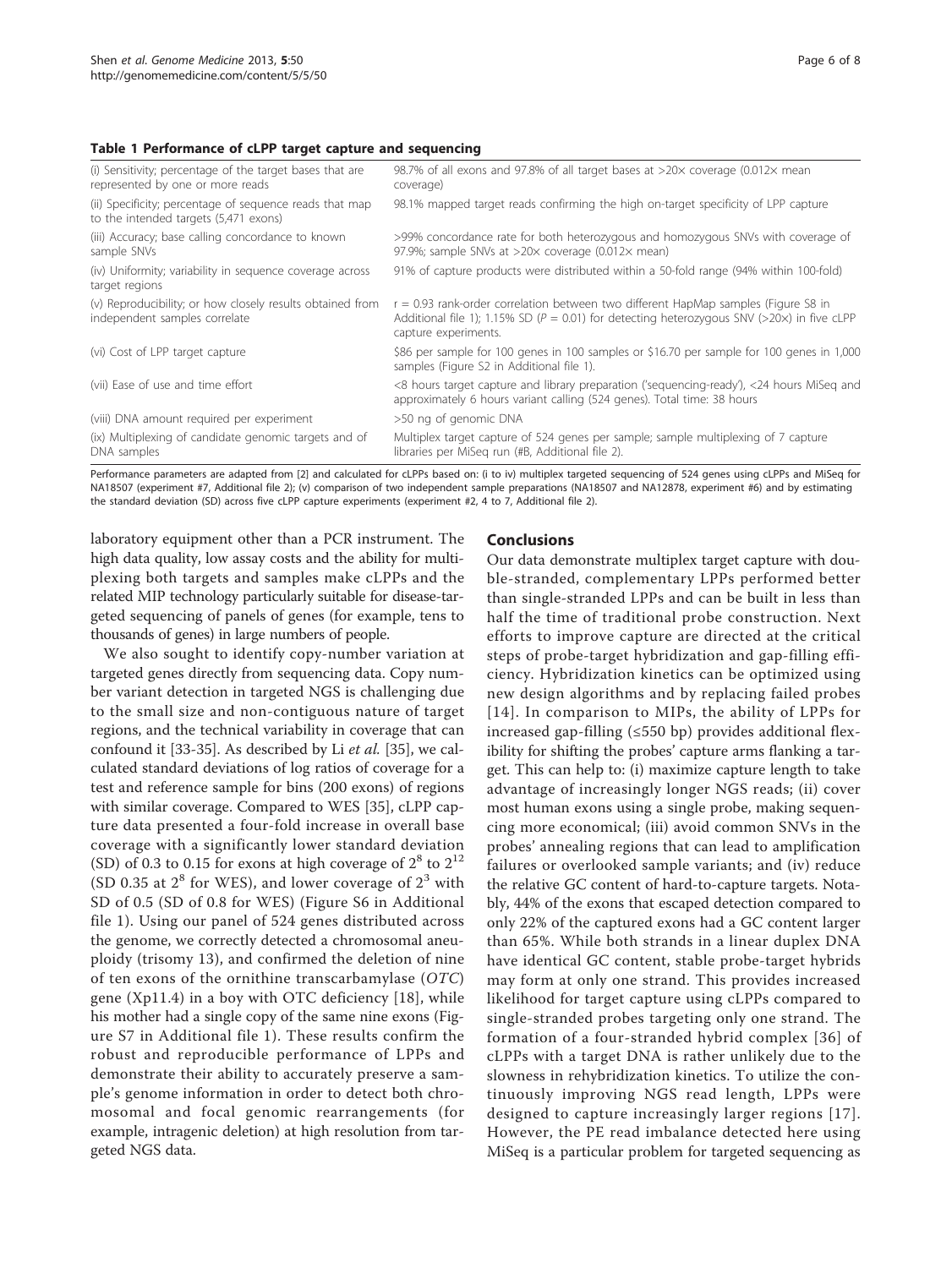<span id="page-6-0"></span>only two unique reads are generated per template. To address this, we developed rPE library amplification, which doubled the number of unique sequence reads per template from two to four in a single PE read. Using two separate PCRs minimizes random errors from PCR amplification [\[37\]](#page-7-0), and extended rPE reads can help to distinguish true variants from sequence errors by confirming their occurrence on both strands [[38](#page-7-0)]. The rPE strategy is applicable to library preparation protocols of other targeted sequencing methods.

# Additional material

[Additional file 1: F](http://www.biomedcentral.com/content/supplementary/gm454-S1.PDF)igures S1 to S8. Figure S1: comparison of ssLPP and cLPP construction. Figure S2: an estimate for reagent cost for cLPP capture. Figure S3: the sequence read qualities for 175/150 PE sequencing. Figure S4: coverage uniformity for ssLPP and cLPP capture. Figure S5: coverage difference for standard and reciprocal PE sequencing. Figure S6: log-ratio variations versus log coverage in targeted NGS data. Figure S7: detection of chromosomal and focal CNV. Figure S8: reproducibility in cLPP capture.

#### [Additional file 2: T](http://www.biomedcentral.com/content/supplementary/gm454-S2.XLS)able giving the performance of different LPP captures and sequencing.

[Additional file 3: C](http://www.biomedcentral.com/content/supplementary/gm454-S3.XLS)overage of read 1 and 2 derived from rPE library amplification.

#### **Abbreviations**

bp: base pair; cLPP: complementary long padlock probe; LPP: long padlock probe; MIP: molecular inversion probe; NGS: next-generation sequencing; OTC: ornithine transcarbamylase; PE: paired-end; rPE: reciprocal paired-end; SNV: single nucleotide variant; ssLPP: single-stranded long padlock probe; SD: standard deviation; WES: whole-exome-sequencing.

#### Authors' contributions

PS, WW, RWD and CS designed the research, PS performed the research and sequenced the libraries, PS, WW, AC, YF and CS analyzed data, and PS, WW and CS wrote the paper, which all authors edited. All authors read and approved the final manuscript.

#### Competing interests

The authors declare that they have no competing interests.

#### Acknowledgements

We thank Michael Mindrinos, Sujatha Krishnakumar and Richard Hyman for helpful discussion, Gregory Enns for providing DNA samples, Curtis Palm and Weihong Xu for supporting data analysis, and Shayna Roosevelt for manuscript editing. This work was funded by grants from the US National Institutes of Health (R01EY016240 and R21HD071446 to RWD and CS). YF and WW are supported in parts by 5U24CA143883, P30CA016672 and CPRIT100329.

#### Author details

<sup>1</sup>Stanford Genome Technology Center, Stanford University, Palo Alto, CA 94304, USA. <sup>2</sup>Department of Bioinformatics and Computational Biology, UT MD Anderson Cancer Center, Houston, TX 77030, USA.

#### Received: 16 February 2013 Revised: 25 April 2013 Accepted: 29 May 2013 Published: 29 May 2013

#### References

1. Harismendy O, Ng PC, Strausberg RL, Wang X, Stockwell TB, Beeson KY, Schork NJ, Murray SS, Topol EJ, Levy S, Frazer KA: [Evaluation of next](http://www.ncbi.nlm.nih.gov/pubmed/19327155?dopt=Abstract)

[generation sequencing platforms for population targeted sequencing](http://www.ncbi.nlm.nih.gov/pubmed/19327155?dopt=Abstract) [studies.](http://www.ncbi.nlm.nih.gov/pubmed/19327155?dopt=Abstract) Genome Biol 2009, 10:R32.

- 2. Mamanova L, Coffey AJ, Scott CE, Kozarewa I, Turner EH, Kumar A, Howard E, Shendure J, Turner DJ: [Target-enrichment strategies for next](http://www.ncbi.nlm.nih.gov/pubmed/20111037?dopt=Abstract)[generation sequencing.](http://www.ncbi.nlm.nih.gov/pubmed/20111037?dopt=Abstract) Nat Methods 2010, 7:111-118.
- 3. Fuller CW, Middendorf LR, Benner SA, Church GM, Harris T, Huang X, Jovanovich SB, Nelson JR, Schloss JA, Schwartz DC, Vezenov DV: [The](http://www.ncbi.nlm.nih.gov/pubmed/19898456?dopt=Abstract) [challenges of sequencing by synthesis.](http://www.ncbi.nlm.nih.gov/pubmed/19898456?dopt=Abstract) Nat Biotechnol 2009, 27:1013-1023.
- 4. Schrijver I, Aziz N, Farkas DH, Furtado M, Gonzalez AF, Greiner TC, Grody WW, Hambuch T, Kalman L, Kant JA, Klein RD, Leonard DG, Lubin IM, Mao R, Nagan N, Pratt VM, Sobel ME, Voelkerding KV, Gibson JS: [Opportunities and challenges associated with clinical diagnostic](http://www.ncbi.nlm.nih.gov/pubmed/22918138?dopt=Abstract) [genome sequencing: a report of the Association for Molecular](http://www.ncbi.nlm.nih.gov/pubmed/22918138?dopt=Abstract) [Pathology.](http://www.ncbi.nlm.nih.gov/pubmed/22918138?dopt=Abstract) J Mol Diagn 2012, 14:525-540.
- 5. Mertes F, Elsharawy A, Sauer S, van Helvoort JM, van der Zaag PJ, Franke A, Nilsson M, Lehrach H, Brookes AJ: [Targeted enrichment of genomic DNA](http://www.ncbi.nlm.nih.gov/pubmed/22121152?dopt=Abstract) [regions for next-generation sequencing.](http://www.ncbi.nlm.nih.gov/pubmed/22121152?dopt=Abstract) Brief Funct Genomics 2011, 10:374-386.
- 6. Fredriksson S, Baner J, Dahl F, Chu A, Ji H, Welch K, Davis RW: [Multiplex](http://www.ncbi.nlm.nih.gov/pubmed/17317684?dopt=Abstract) [amplification of all coding sequences within 10 cancer genes by Gene-](http://www.ncbi.nlm.nih.gov/pubmed/17317684?dopt=Abstract)[Collector.](http://www.ncbi.nlm.nih.gov/pubmed/17317684?dopt=Abstract) Nucleic Acids Res 2007, 35:e47.
- 7. Varley KE, Mitra RD: [Nested Patch PCR enables highly multiplexed](http://www.ncbi.nlm.nih.gov/pubmed/18849522?dopt=Abstract) [mutation discovery in candidate genes.](http://www.ncbi.nlm.nih.gov/pubmed/18849522?dopt=Abstract) Genome Res 2008, 18:1844-1850.
- 8. Tewhey R, Warner JB, Nakano M, Libby B, Medkova M, David PH, Kotsopoulos SK, Samuels ML, Hutchison JB, Larson JW, Topol EJ, Weiner MP, Harismendy O, Olson J, Link DR, Frazer KA: [Microdroplet-based PCR](http://www.ncbi.nlm.nih.gov/pubmed/19881494?dopt=Abstract) [enrichment for large-scale targeted sequencing.](http://www.ncbi.nlm.nih.gov/pubmed/19881494?dopt=Abstract) Nat Biotechnol 2009, 27:1025-1031.
- 9. Albert TJ, Molla MN, Muzny DM, Nazareth L, Wheeler D, Song X, Richmond TA, Middle CM, Rodesch MJ, Packard CJ, Weinstock GM, Gibbs RA: [Direct selection of human genomic loci by microarray](http://www.ncbi.nlm.nih.gov/pubmed/17934467?dopt=Abstract) [hybridization.](http://www.ncbi.nlm.nih.gov/pubmed/17934467?dopt=Abstract) Nat Methods 2007, 4:903-905.
- 10. Hodges E, Xuan Z, Balija V, Kramer M, Molla MN, Smith SW, Middle CM, Rodesch MJ, Albert TJ, Hannon GJ, McCombie WR: [Genome-wide in situ](http://www.ncbi.nlm.nih.gov/pubmed/17982454?dopt=Abstract) [exon capture for selective resequencing.](http://www.ncbi.nlm.nih.gov/pubmed/17982454?dopt=Abstract) Nat Genet 2007, 39:1522-1527.
- 11. Okou DT, Steinberg KM, Middle C, Cutler DJ, Albert TJ, Zwick ME: [Microarray-based genomic selection for high-throughput resequencing.](http://www.ncbi.nlm.nih.gov/pubmed/17934469?dopt=Abstract) Nat Methods 2007, 4:907-909.
- 12. Gnirke A, Melnikov A, Maguire J, Rogov P, LeProust EM, Brockman W, Fennell T, Giannoukos G, Fisher S, Russ C, Gabriel S, Jaffe DB, Lander ES, Nusbaum C: [Solution hybrid selection with ultra-long oligonucleotides](http://www.ncbi.nlm.nih.gov/pubmed/19182786?dopt=Abstract) [for massively parallel targeted sequencing.](http://www.ncbi.nlm.nih.gov/pubmed/19182786?dopt=Abstract) Nat Biotechnol 2009, 27:182-189.
- 13. Turner EH, Lee C, Ng SB, Nickerson DA, Shendure J: [Massively parallel exon](http://www.ncbi.nlm.nih.gov/pubmed/19349981?dopt=Abstract) [capture and library-free resequencing across 16 genomes.](http://www.ncbi.nlm.nih.gov/pubmed/19349981?dopt=Abstract) Nat Methods 2009, 6:315-316.
- 14. O'Roak BJ, Vives L, Fu W, Egertson JD, Stanaway IB, Phelps IG, Carvill G, Kumar A, Lee C, Ankenman K, Munson J, Hiatt JB, Turner EH, Levy R, O'Day DR, Krumm N, Coe BP, Martin BK, Borenstein E, Nickerson DA, Mefford HC, Doherty D, Akey JM, Bernier R, Eichler EE, Shendure J: [Multiplex targeted sequencing identifies recurrently mutated genes in](http://www.ncbi.nlm.nih.gov/pubmed/23160955?dopt=Abstract) [autism spectrum disorders.](http://www.ncbi.nlm.nih.gov/pubmed/23160955?dopt=Abstract) Science 2012, 338:1619-1622.
- 15. Larsson C, Koch J, Nygren A, Janssen G, Raap AK, Landegren U, Nilsson M: [In situ genotyping individual DNA molecules by target-primed rolling](http://www.ncbi.nlm.nih.gov/pubmed/15782198?dopt=Abstract)[circle amplification of padlock probes.](http://www.ncbi.nlm.nih.gov/pubmed/15782198?dopt=Abstract) Nat Methods 2004, 1:227-232.
- 16. Diep D, Plongthongkum N, Gore A, Fung HL, Shoemaker R, Zhang K: [Library-free methylation sequencing with bisulfite padlock probes.](http://www.ncbi.nlm.nih.gov/pubmed/22306810?dopt=Abstract) Nat Methods 2012, 9:270-272.
- 17. Krishnakumar S, Zheng J, Wilhelmy J, Faham M, Mindrinos M, Davis R: [A](http://www.ncbi.nlm.nih.gov/pubmed/18599465?dopt=Abstract) [comprehensive assay for targeted multiplex amplification of human](http://www.ncbi.nlm.nih.gov/pubmed/18599465?dopt=Abstract) [DNA sequences.](http://www.ncbi.nlm.nih.gov/pubmed/18599465?dopt=Abstract) Proc Natl Acad Sci USA 2008, 105:9296-9301.
- 18. Shen P, Wang W, Krishnakumar S, Palm C, Chi AK, Enns GM, Davis RW, Speed TP, Mindrinos MN, Scharfe C: [High-quality DNA sequence capture](http://www.ncbi.nlm.nih.gov/pubmed/21467225?dopt=Abstract) [of 524 disease candidate genes.](http://www.ncbi.nlm.nih.gov/pubmed/21467225?dopt=Abstract) Proc Natl Acad Sci USA 2011, 108:6549-6554.
- 19. Dahl F, Gullberg M, Stenberg J, Landegren U, Nilsson M: [Multiplex](http://www.ncbi.nlm.nih.gov/pubmed/15860768?dopt=Abstract) [amplification enabled by selective circularization of large sets of](http://www.ncbi.nlm.nih.gov/pubmed/15860768?dopt=Abstract) [genomic DNA fragments.](http://www.ncbi.nlm.nih.gov/pubmed/15860768?dopt=Abstract) Nucleic Acids Res 2005, 33:e71.
- 20. Dahl F, Stenberg J, Fredriksson S, Welch K, Zhang M, Nilsson M, Bicknell D, Bodmer WF, Davis RW, Ji H: [Multigene amplification and massively](http://www.ncbi.nlm.nih.gov/pubmed/17517648?dopt=Abstract)